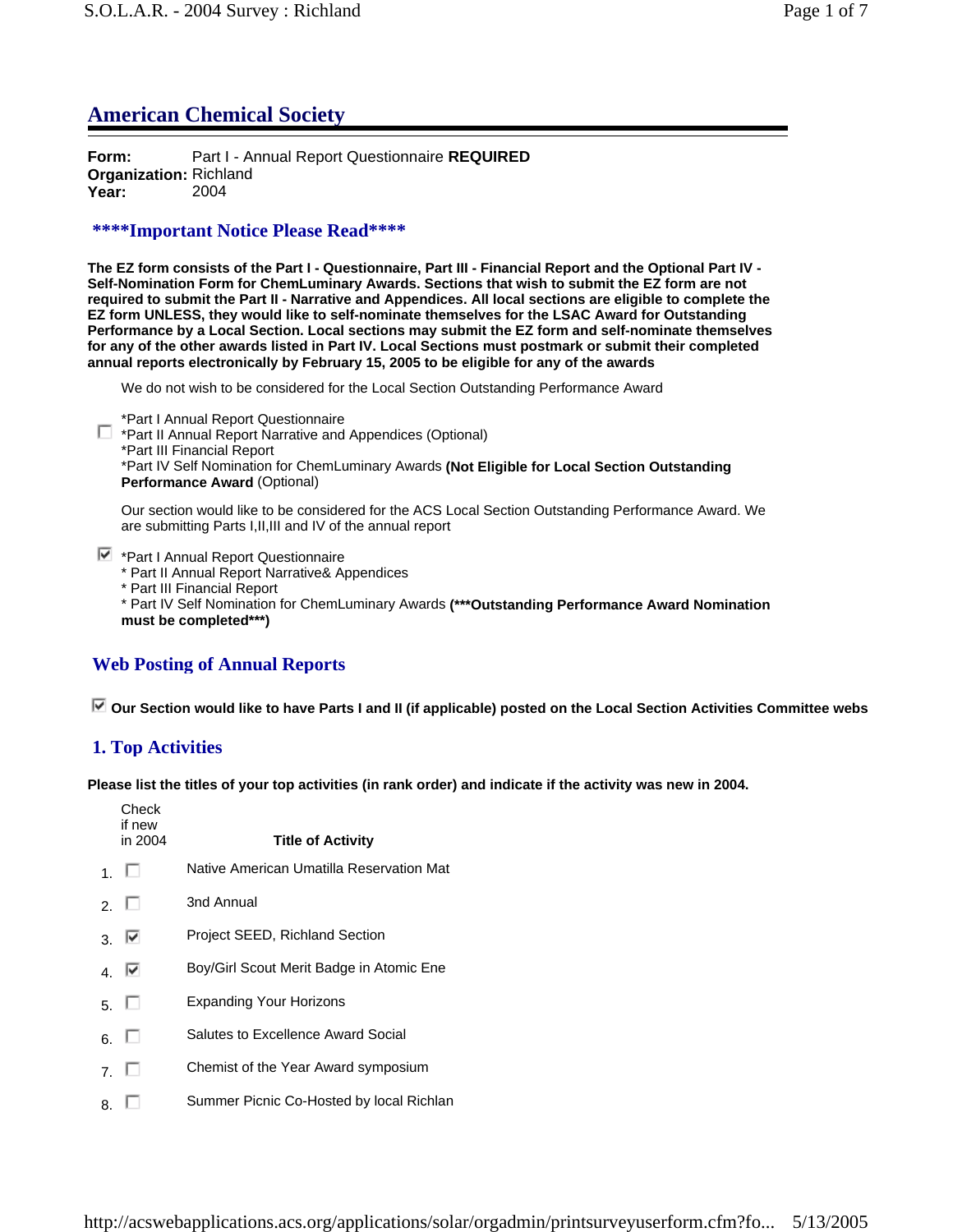9. National Chemistry Week

10. **50 year member recognition Meeting CREHS** 

## **2. Section Administration**

#### **EXECUTIVE COMMITTEE**

| 2.1 How many times did the executive committee meet during 2004?  | 10 |
|-------------------------------------------------------------------|----|
| 2.2 How many members are on the executive committee?              |    |
| 2.3 How many section meetings were held in 2004?                  |    |
| 2.4 On average, how many members attend regular section meetings? | 50 |

#### **COUNCILORS**

2.5 What percentage of the section's Councilors were in official attendance at the ACS spring Council meeting? 100 %

| 2.6 What percentage of the section's Councilors were in official attendance at the ACS fall Council meeting? | 100 $\frac{9}{6}$ |  |
|--------------------------------------------------------------------------------------------------------------|-------------------|--|
| 2.7 How do Councilors report to the section about national ACS matters?<br>(check all that apply)            |                   |  |

 $\overline{\triangledown}$  at a section meeting  $\overline{\triangledown}$  at an executive committee meeting

 $\overline{\triangledown}$  in the newsletter  $\overline{\triangledown}$  on the local section website

#### **COMMITTEES**

### **2.8 Specify active committees having two or more members.**

| $\overline{\triangleright}$ Awards                          | Newsletters/Publications                            |  |  |
|-------------------------------------------------------------|-----------------------------------------------------|--|--|
| ■ Budgets/Finance                                           | $\blacksquare$ Nominations                          |  |  |
| $\Box$ Career Assistance                                    | $\Box$ Professional Relations                       |  |  |
| ■ Chemistry Olympiad                                        | <b>■</b> Project SEED                               |  |  |
| $\Box$ Continuing Education                                 | $\nabla$ Public Relations                           |  |  |
| $\blacksquare$ Education                                    | <b>■</b> Senior Chemists                            |  |  |
| $\Box$ Environmental                                        | Environmental Health and Safety/ Chemical Hygiene   |  |  |
| $\Box$ Government Affairs                                   | ■ Women Chemists                                    |  |  |
| $\Box$ Industry Relations                                   | $\Box$ Younger Chemists                             |  |  |
| □ Long-Range Planning                                       | Other Bylaws                                        |  |  |
| Membership/Member Retention                                 | <b>Other Historian</b>                              |  |  |
| $\Box$ Mentoring                                            | <b>Other</b> NW Regional Meeting (NORM'07) planning |  |  |
| ■ Minority Affairs                                          | <b>Other Tri-City Technical Council</b>             |  |  |
| ■ National Chemistry Week                                   |                                                     |  |  |
| <b>SUBSECTIONS</b>                                          |                                                     |  |  |
| 0<br>How many subsections are active in the section?<br>2.9 |                                                     |  |  |
| 2.10 How many subsection meetings were held in 2004?        | 0                                                   |  |  |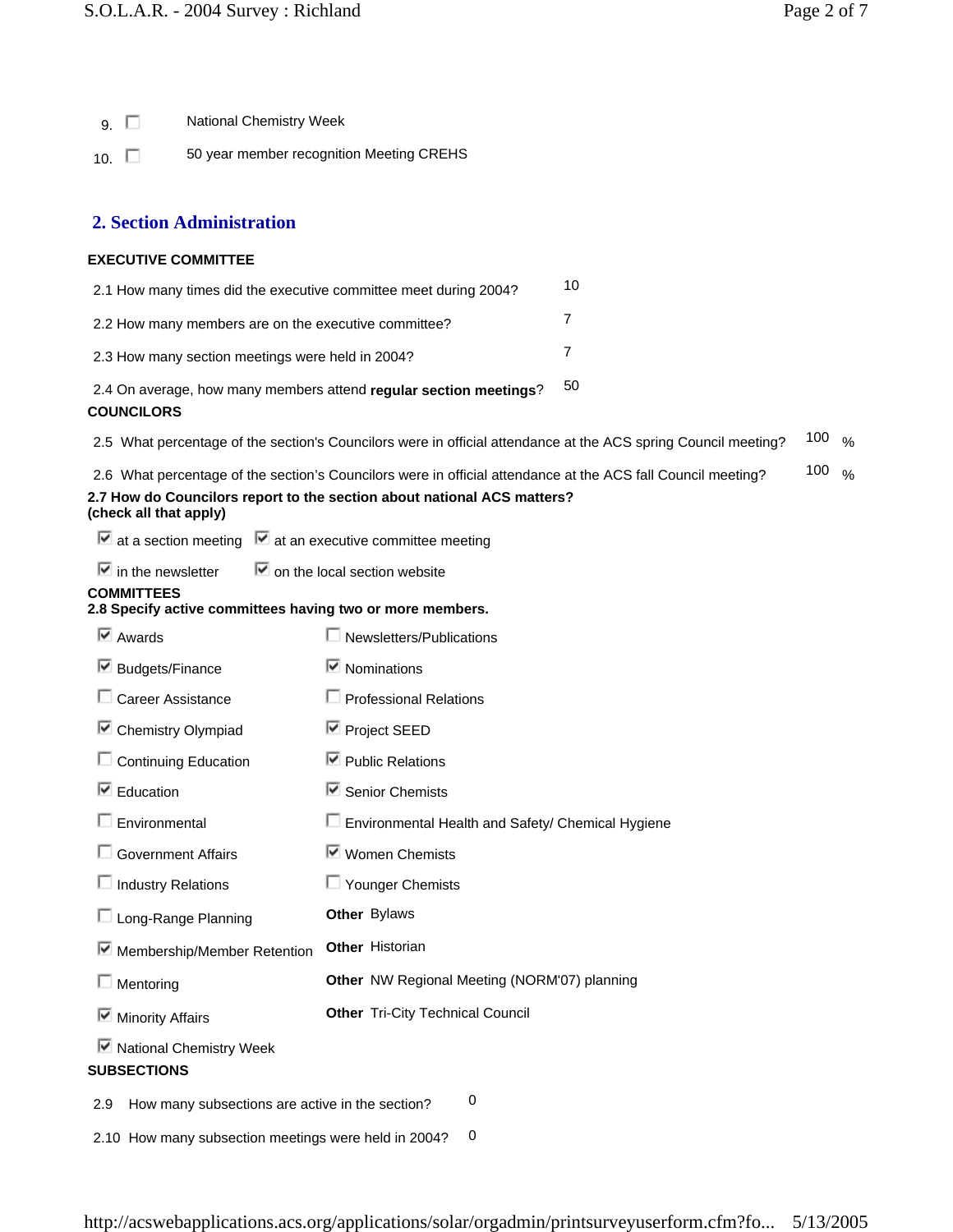| Page 3 of 7 |  |  |
|-------------|--|--|
|             |  |  |

| <b>TOPICAL GROUPS</b>                                                                                                                                                         |                                                                                                               |
|-------------------------------------------------------------------------------------------------------------------------------------------------------------------------------|---------------------------------------------------------------------------------------------------------------|
| 1<br>2.11 How many topical groups are active in the section?                                                                                                                  |                                                                                                               |
| 3<br>2.12 How many topical group meetings were held in 2004?<br><b>OPERATIONS AND PLANNING (Check all that apply)</b>                                                         |                                                                                                               |
| 2.13 ■ The section prepared a budget for 2004 (Please include a copy in Part II Appendix 2)                                                                                   |                                                                                                               |
| $\blacksquare$ The section prepared a budget for 2005 (Please include a copy in Part II, Appendix 2)<br>2.14                                                                  |                                                                                                               |
| $\Box$ The section prepared a long-range plan (Please include a copy in Part II, Appendix 2)<br>2.15                                                                          |                                                                                                               |
| 2.16 • The section maintains and uses a current job manual prepared by the section as a guide for officers and committee<br>2.17 $\Box$ Part II, Appendix 3)                  | The section conducted a membership survey in 2004 to determine member's interests and needs (Please include a |
| 2.18 Ø A section representative attended the ACS Leaders Conference (Local Section Leaders Track) in 2004.<br><b>SECTION COMMUNICATION</b>                                    |                                                                                                               |
| How many newsletters were published in 2004?<br>2.19                                                                                                                          | 4                                                                                                             |
| 2.20 $\overline{\triangledown}$<br>One copy of a newsletter is included in Appendix 3.                                                                                        |                                                                                                               |
| 2.21<br>How many meeting notices were published in 2004?                                                                                                                      | 6                                                                                                             |
| $\blacksquare$ The section has an active website.<br>2.22                                                                                                                     | URL:<br>http://www.pnl.gov/acs/                                                                               |
| $\blacksquare$ The section used electronic communication.<br>2.23                                                                                                             |                                                                                                               |
| $\Box$ The section posted its 2003 Annual Report on its website.<br>2.24<br><b>SECTION ELECTIONS</b>                                                                          |                                                                                                               |
| 48<br>2.25 How many members voted in the 2004 officer election?<br><b>SECTION AWARDS (check all that apply)</b>                                                               |                                                                                                               |
| 2.26 ■ The section submitted a nomination for the ACS Regional Award in High School Chemistry Teaching during 2004.<br>The section gave awards or a Salutes to Excellence to: |                                                                                                               |
| 2.27 $\Box$ Primary school students (K-6)                                                                                                                                     |                                                                                                               |
| 2.28 Secondary school students (7-12)                                                                                                                                         |                                                                                                               |
| $\blacksquare$ College students<br>2.29                                                                                                                                       |                                                                                                               |
| $\Box$ Primary school teachers (K-6)<br>2.30                                                                                                                                  |                                                                                                               |
| $\Box$ Secondary school teachers (7-12)<br>2.31                                                                                                                               |                                                                                                               |
| $\blacksquare$ College teachers<br>2.32                                                                                                                                       |                                                                                                               |
| $\blacktriangleright$ Members of the local section for service<br>2.33                                                                                                        |                                                                                                               |
| $\blacksquare$ Outstanding chemist(s), regardless of section affiliation<br>2.34                                                                                              |                                                                                                               |
| ■ The section or local company encouraged and/or submitted a nomination for the ACS Regional Industrial Innovation<br>2.35<br><b>SECTION AFFILIATES</b>                       |                                                                                                               |
| How many paid section affiliates excluding students (teachers, technicians, others) are there in the section?<br>2.36                                                         | 0                                                                                                             |
| Section has supported an existing Technician Affiliate Group (TAG)during 2004.<br>2.37                                                                                        |                                                                                                               |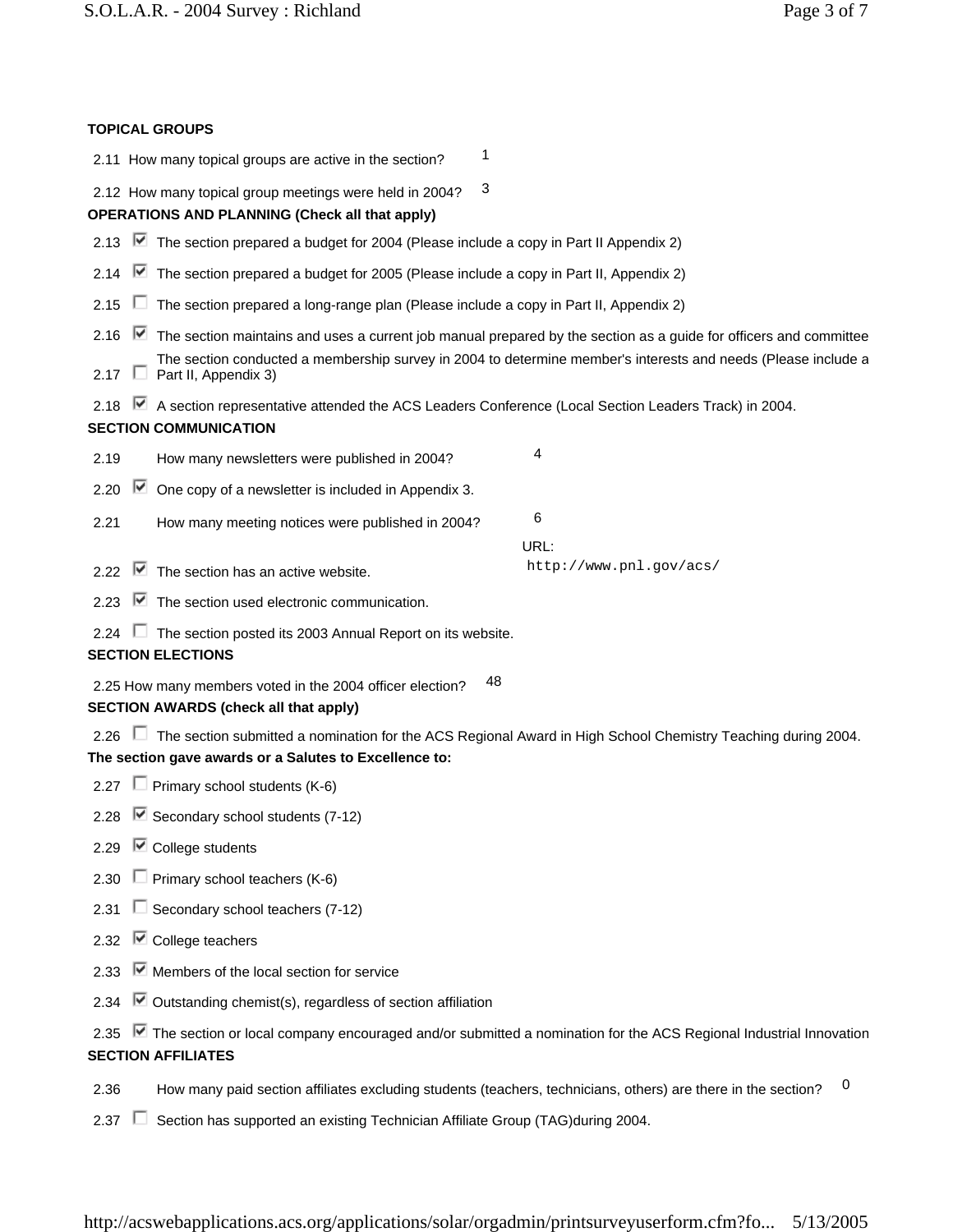2.38  $\Box$  Section has promoted the formation of a Technician Affiliate Group during 2004

## **REGIONAL MEETINGS**

2.39 **■** Does your local section have a representative to your Regional Board/Steering Committee?

## **3 - 8 ACS Strategic Plan Core Strategies**

# **CORE STRATEGY #1 Provide Timely State-of-the-Art Chemical Information(Check all that apply)**

- 3.1  $\triangledown$  The section organized a regional meeting.
	- $\Box$  An ACS Technical Division was involved.
- 3.2  $\triangleright$  The Section organized a symposium.
	- $\Box$  An ACS Technical Division was involved.
- 3.3  $\Box$  The organized a Meeting-in-Miniature.
	- An ACS Technical Division was involved.
- 3.4 **■** The section organized an undergraduate research symposium.
	- An ACS Technical Division was involved.
- 3.5  $\blacktriangleright$  The section organized a meeting that was co-sponsored by an ACS Technical Division.

## **CORE STRATEGY #2**

# **Serve as the Premiere Professional Organization for Practitioners of Chemistry (Check a**

- 4.1  $\blacktriangleright$  The section provided services for pre-college students.
- 4.2  $\blacksquare$  The section provided speakers for student affiliate chapter meetings.
- 4.3 The section organized tours of local industries for student affiliate chapters.
- 4.4  $\blacksquare$  The section offered financial support for student affiliate chapter activities.
- 4.5  $\blacksquare$  The section offered financial support to students attending regional or national meetings undergraduate or graduate
- 4.6  $\blacksquare$  The section appointed a member as student affiliate chapter liiaison
- 4.7  $\blacksquare$  The section members served as non faculty professional advisors or contacts for students and young chemists
- $4.8$   $\Box$  The section provided students with free subscriptions to journals.
- 4.9  $\blacksquare$  The section invited student affiliates to attend regular section meetings.
- 4.10  $\Box$  The section sponsored a teacher affiliate group to engage students in ACS.
- 4.11  $\blacksquare$  The section involved student affiliates in National Chemistry Week activities.
- 4.12  $\blacktriangledown$  The section distributed career literature to students or to college and universities.

### **CORE STRATEGY #3 Enhance the Public Appreciation of the Chemical Sciences and Technologies (Check all**

- 5.1  $\blacktriangleright$  Providing Judges for area science fair(s)
- 5.2  $\triangledown$  Sponsoring awards at area science fair(s)
- 5.3  $\overline{\triangledown}$  Members make visits to K-12 classrooms.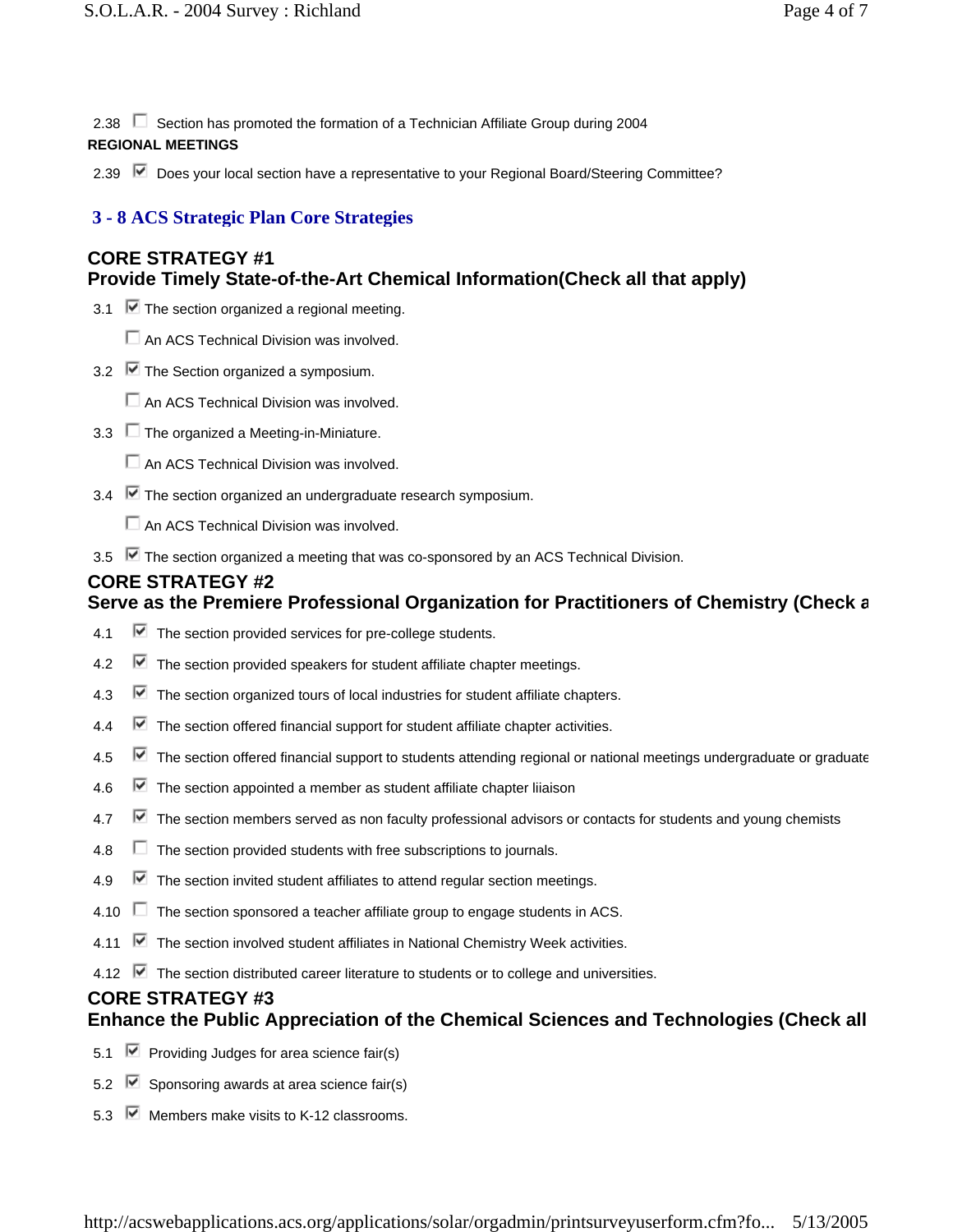| 5.4                                                                         | Presenting career programs and/or distributing career literature to students or schools |                                                                                      |                                                     |                                                                                                                       |
|-----------------------------------------------------------------------------|-----------------------------------------------------------------------------------------|--------------------------------------------------------------------------------------|-----------------------------------------------------|-----------------------------------------------------------------------------------------------------------------------|
| 5.5                                                                         | M                                                                                       |                                                                                      |                                                     | Sponsoring or organizing student competitions (e.g., chemistry examinations, Chembowls, poster competitions)          |
| 5.6                                                                         |                                                                                         | ■ Presenting Chemical Demonstrations                                                 |                                                     |                                                                                                                       |
| 5.7                                                                         | M                                                                                       | Participating in US National Chemistry Olympiad                                      |                                                     |                                                                                                                       |
|                                                                             |                                                                                         |                                                                                      |                                                     | The section encourages paticipation and leadership in all aspects of the chemical sciences by women (W) underrepre    |
|                                                                             | W                                                                                       | persons with disabilities (D) (Check all that apply)<br>M                            |                                                     |                                                                                                                       |
| 5.8                                                                         | ⊮                                                                                       | D<br>⊮                                                                               | Section members mentored students or colleagues     |                                                                                                                       |
|                                                                             |                                                                                         |                                                                                      |                                                     |                                                                                                                       |
| 5.9                                                                         | ⊮                                                                                       | M<br>M                                                                               |                                                     | The section sponsored hands-on science activities in underserved communities.                                         |
| 5.10                                                                        | M                                                                                       | M                                                                                    | The section provided summer research opportunities. |                                                                                                                       |
| 5.11                                                                        |                                                                                         | ⊮<br>$\mathbf{L}$                                                                    |                                                     | The section developed science career fairs at high schools or colleges that have high female, minority or c           |
| 5.12                                                                        |                                                                                         |                                                                                      | The section organized summer science camps.         |                                                                                                                       |
| 5.13                                                                        |                                                                                         | M                                                                                    | The section sponsored contests or awards.           |                                                                                                                       |
| 5.14                                                                        |                                                                                         |                                                                                      | The section maintained employment services          |                                                                                                                       |
| 5.15                                                                        | ⊮                                                                                       | research                                                                             |                                                     | Local section members interacted with federal government officials (i.e., members of congress, agency staff, etc.) to |
| 5.16                                                                        |                                                                                         |                                                                                      |                                                     | The section maintained an experts roster and provided it to local media.                                              |
| 5.17                                                                        |                                                                                         | The section created or updated a media list.                                         |                                                     |                                                                                                                       |
| 5.18                                                                        | U                                                                                       |                                                                                      |                                                     | The section prepared a public relations plan and included a copy of this plan in Appendix 4.                          |
| 5.19                                                                        |                                                                                         |                                                                                      |                                                     | How many times were section activities promoted to the local media (press releases, op-eds, advisories, etc.)?        |
| 5.20                                                                        | ш                                                                                       |                                                                                      |                                                     | The section used an ACS film, videotape, or other ACS visual-aid resource at a public event.                          |
| 5.21                                                                        |                                                                                         |                                                                                      |                                                     | How many talks were given by section members to the public in 2004?                                                   |
| 5.22                                                                        | ш                                                                                       |                                                                                      |                                                     | The section conducted a chemical hygeine, responsible care or environmental health and safey event for the gener      |
| 5.23                                                                        | ш                                                                                       | safety.                                                                              |                                                     | The section offered its services to the local community as a resource on chemical hygeine, responsible care or envi   |
|                                                                             |                                                                                         | 5.24 $\Box$ The section carried out environmental activities for the general public. |                                                     |                                                                                                                       |
|                                                                             |                                                                                         |                                                                                      |                                                     | 5.25 The section participated in or conducted the following community activities:                                     |
|                                                                             |                                                                                         | Chemists Celebrate Earth Day                                                         | $\Box$ Chemists in the Library                      |                                                                                                                       |
|                                                                             |                                                                                         | □ Chemagination Contest                                                              | $\overline{\triangledown}$ NCW                      |                                                                                                                       |
|                                                                             |                                                                                         | ■ NCW Youth Patch Activity Program                                                   |                                                     |                                                                                                                       |
|                                                                             |                                                                                         | 5.26 The section conducted the following activities during NCW 2004:                 |                                                     |                                                                                                                       |
|                                                                             |                                                                                         | $\triangleright$ Hands-on activities                                                 | $\triangleright$ Chemical Demonstrations            |                                                                                                                       |
|                                                                             |                                                                                         | $\overline{\mathbb{F}}$ Contests or games                                            | $\overline{\mathbf{M}}$ Lectures or training        |                                                                                                                       |
| <b>Other NCW Poster Contest</b>                                             |                                                                                         |                                                                                      |                                                     |                                                                                                                       |
| 5.27 The section's NCW Activities were carried out in the following venues: |                                                                                         |                                                                                      |                                                     |                                                                                                                       |
|                                                                             |                                                                                         | $\triangleright$ K-8 schools                                                         | $\blacksquare$ High Schools                         | ■ Colleges or Universities                                                                                            |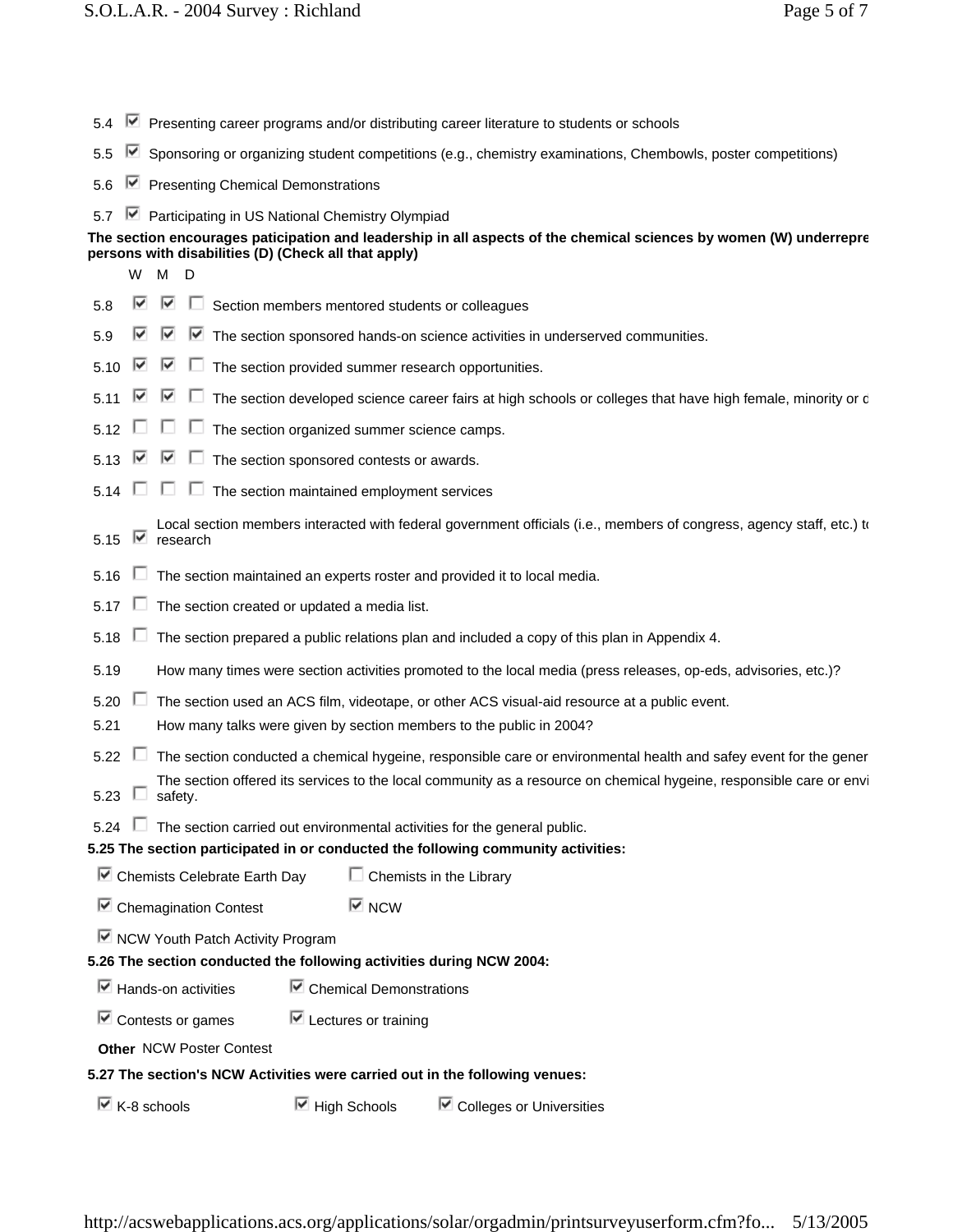|                                     | $\blacktriangleright$ Museum/Libraries $\blacktriangleright$ Shopping Malls<br>$\blacksquare$ Industrial Sites                               |  |
|-------------------------------------|----------------------------------------------------------------------------------------------------------------------------------------------|--|
|                                     | <b>Other</b> Regional Events Cent                                                                                                            |  |
|                                     | 5.28 The section worked with the following group(s) to produce NCW events:                                                                   |  |
| $\overline{\mathbb{M}}$ K-8 schools | $\boxdot$ High Schools<br>$\blacksquare$ Colleges or Universities                                                                            |  |
| $\Box$ Industry                     | $\triangleright$ Museums or Libraries $\triangleright$ Scout Troops                                                                          |  |
|                                     | $\Box$ Civic Orgnizations                                                                                                                    |  |
| Other                               |                                                                                                                                              |  |
|                                     | 5.29 The section publicized NCW via:                                                                                                         |  |
|                                     | $\triangledown$ Newspapers/magazines/flyers $\triangledown$ Radio $\square$ Television $\triangledown$ Website                               |  |
| 5.30                                | $\blacksquare$ The section participated in the NCW unifying event in 2004.                                                                   |  |
| 5.31                                | What is the total number of year that the NCW coordinator has served in this capacity? 7                                                     |  |
| 5.32                                | The section has a Government Relations Representative.                                                                                       |  |
|                                     | 5.33 The section invited state or federal government officials to speak at a local section meeting.                                          |  |
| 5.34 $\Box$                         | The section organized or participated in a special government relations event(state capitol day, science town meetin<br>policy forum, etc.). |  |
| 5.35                                | ■ The section informed its members on legislative issues and events through newsletter article, website, or other com                        |  |
| 5.36                                | $\Box$ The section member(s) held an office or key position in state or federal government in 2004.                                          |  |
|                                     | <b>CORE STRATEGY #4</b><br>Transform the Defination of Chemistry to Encompass Its True Multidisciplinary Nature                              |  |
|                                     | 6.1 $\blacksquare$ The section has topical groups in interdisciplinary areas.                                                                |  |
|                                     | 6.2 $\blacksquare$ The section has sponsored meetings with an interdisciplinary focus.                                                       |  |
|                                     | 6.3 ■ The section offered activities such as symposium, seminars, or sponsored student activities on environmental issues                    |  |
|                                     | <b>CORE STRATEGY #5</b><br>Deliver a Dynamic and Integrated Porfolio of Products and Services. (Check all that appl                          |  |
|                                     | 7.1 The section published articles on employment services in its newsletter or website.                                                      |  |
| 7.2                                 | $\blacktriangleright$ The section sponsored local employment services (e.g., free ads in section newsletter or website, job counseling, em   |  |
| 7.3                                 | ■ A section representative attended a Local Section Career Program during 2004                                                               |  |
| 7.4                                 | ■ The section referred individuals to national ACS Department of Career Services.                                                            |  |
| 7.5                                 | $\blacktriangleright$ The section maintained a job line for positions available within the local section.                                    |  |
| 7.6                                 | $\Box$ The section hosted an ACS short course.                                                                                               |  |
|                                     | 7.7 How many local section career programs or activities were conducted in 2004?                                                             |  |
|                                     | 7.8 Of the local section programs that were conducted in 2004, how many were new?                                                            |  |
|                                     | 7.9 The section offered career counseling/literature.                                                                                        |  |
|                                     | <b>CORE STRATEGY #6</b><br>Promote Inclusiveness Throughout the Chemical Enterprise (Check all that apply)                                   |  |
|                                     |                                                                                                                                              |  |
| 8.1                                 | $\Box$ Conducting teacher workshops                                                                                                          |  |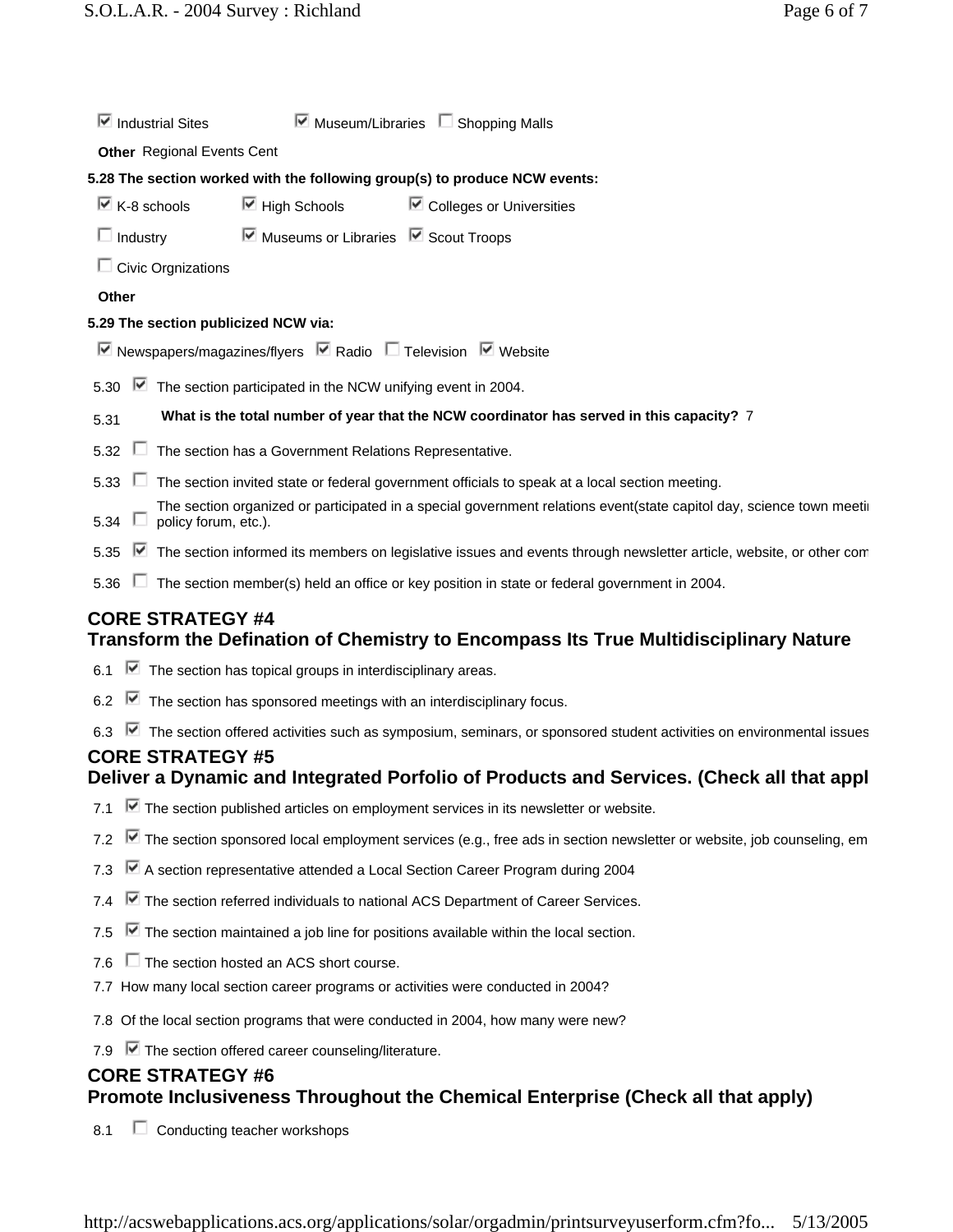- 8.2  $\triangleright$  Inviting teachers to attend section meetings.
- 8.3  $\Box$  Providing teachers with free subsciptions to magazines and iournals
- 8.4  $\triangledown$  Involving teachers in section program planning
- 8.5 **■** Participation in Project SEED
- 8.6  $\Box$  Presenting a forum to address educational issues
- 8.7  $\blacktriangleright$  The section offered specifically tailored symposium, seminars, or sponsored activities for industrial chemical profes:
- 8.8  $\triangleright$  Industrial members are active in the section's governance
- 8.9 The section communicated with non-ACS members working in industry and local companies about meetings and pro
- 8.10  $\blacktriangleright$  Local companies have financially-sponsored and activity or donated money to the section.

# **8.11 Industrial members (M), local companies (C), and/or non-members employed in industry (N) participated in these activities.**

- M<sub>C</sub>N
- $\Box$   $\Box$  Meeting at industrial site/plant tour
- $\nabla$   $\nabla$  Local Section Award/Recognition program
- $\blacksquare$   $\blacksquare$  Membership Drive for new members
- $\Box$   $\Box$  Industrial speaker/Industrially focused topic
- $\overline{\triangledown}$   $\overline{\triangledown}$  NCW or community activities
- $\Box$   $\Box$   $\Box$  Career Development activities
- $\Box$  Student or younger chemist activities ⊽ ا⊽
- 8.12  $\blacksquare$  The section is affiliated with other technical or scientific societies or consortia.
	- 8.12a If the section has a formal affiliation with

| (Name of organization)                                    | <b>Tri-City Technical Council</b> |
|-----------------------------------------------------------|-----------------------------------|
| This affiliation was approved by ACS council in what year | 1999                              |

8.13  $\blacksquare$  The section held a meeting jointly with another professional organization.

### **ACS STRATEGIC PLAN 2004 - 2006**

**The American Chemical Society Strategic Plan focuses on the commitments to our Science, our profession and the P bold course that builds on the traditional strengths of the society and concentrates on emerging needs and opportuni core strategies that the Society will pursue to lead and support the chemical enterprise into the future. For more infor Plan, please visit chemistry.org**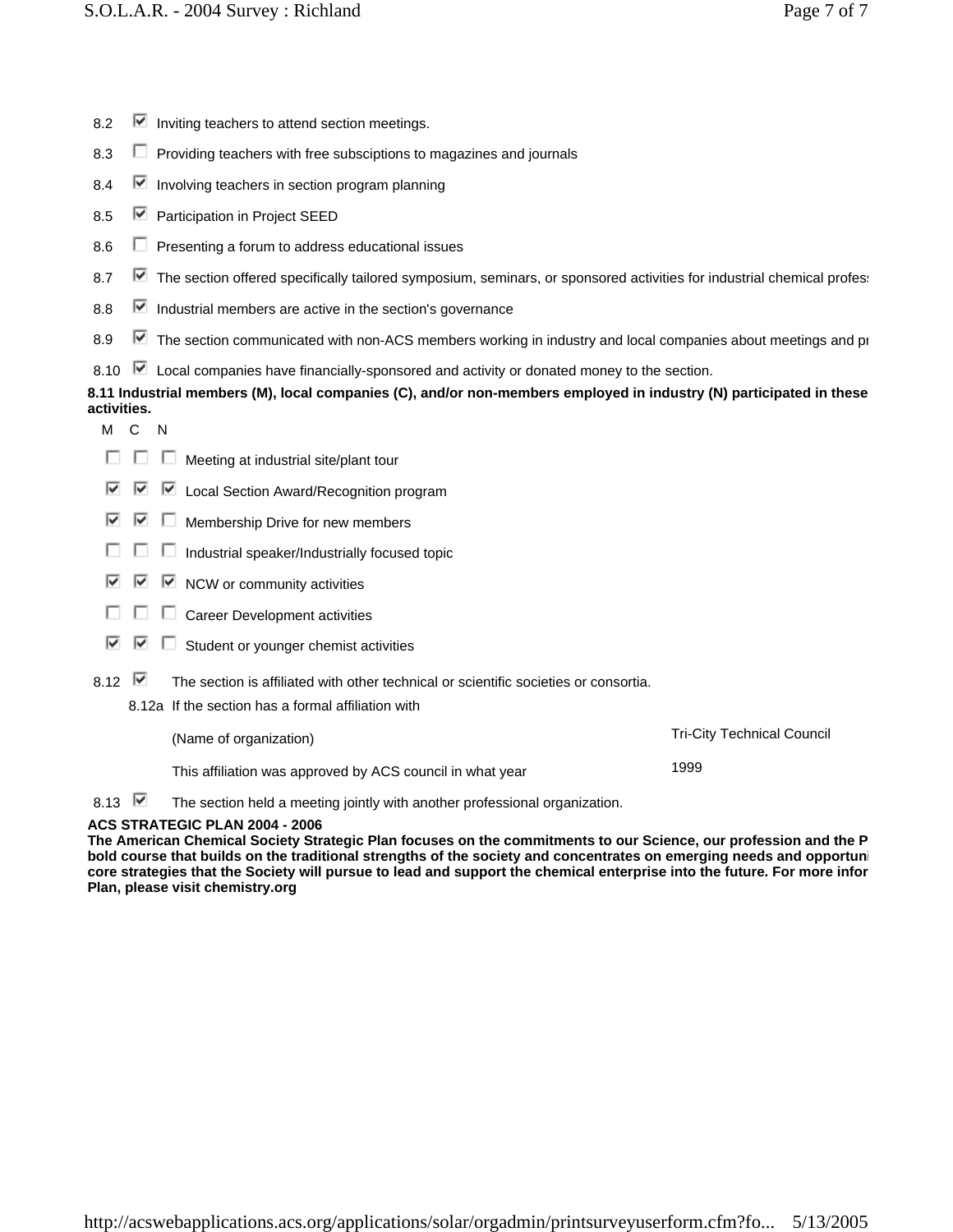# **American Chemical Society**

**Form:** Part II - Annual Narrative Report Optional for EZ Submission

**Organization:** Richland **Year:** 2004

# **A. Activities**

**Please describe and rank up to ten of your section's activities during 2004. Provide (a) the title of the activity, (b) a one paragraph description of the activity, and (c) an indication of which ACS Strategic Thrusts. Please refer to the end of this section for a listing of the ACS Strategic Thrusts or see Part I, questions 3-8. If you wish to provide details beyond these paragraphs, please do so in Appendix 1. Activity #1**

a) Title: Native American Umatilla Reservation, Ma

Native American Umatilla Reservation, Math/Science Fair, April 24, 2004

Science and Engineering Day at the Umatilla Indian Reservation, was organized by one of our section's members, John Cox. Over the last three years, John has organized many scientific organizations (ACS, ANS, EPA, APS, and local science clubs) to spend a day at the Umatilla Indian Reservation in North Central Oregon. Each year, the Richland Section of the ACS has sent members to this event to do hands-on chemistry demonstrations with the children living on the reservation. This year, the Eastern Oregon University student affiliate chapter also performed their chemical demonstration show for the children.

John "Merlin" Cox was the MC of this event, which culminated in a chemical magic show organized by the Eastern Oregon University Student Affiliate group (of the Richland Section). Over the years, this annual event has been the most visible science/engineering educational experience for hundreds of Native American children and their families living on the Umatilla Indian Reservation. Over the last three years, we have seen new and returning members of the reservation participating, and all are very appreciative that we take time to visit in this remote location. The personal interaction of scientist and engineers touched families of the Native American tribes as well as those families participating hosting the event. One grade-school aged child of an ACS volunteer was curious and apprehensive about what she would see before the visit, obviously biased by stereotypes; after the visit she was asked how to describe Native American children, she said -- daddy, they?re just like me!. What a wonderful experience for all involved! As an ACS Section, we have pledged to be a part of this exchange in years to come.

For his dedication and support of science and engineering education at the Umatilla Indian Reservation, John Cox was awarded a "Salutes to Excellence" award by the Richland Section of the ACS (mentioned elsewhere within the Richland Section?s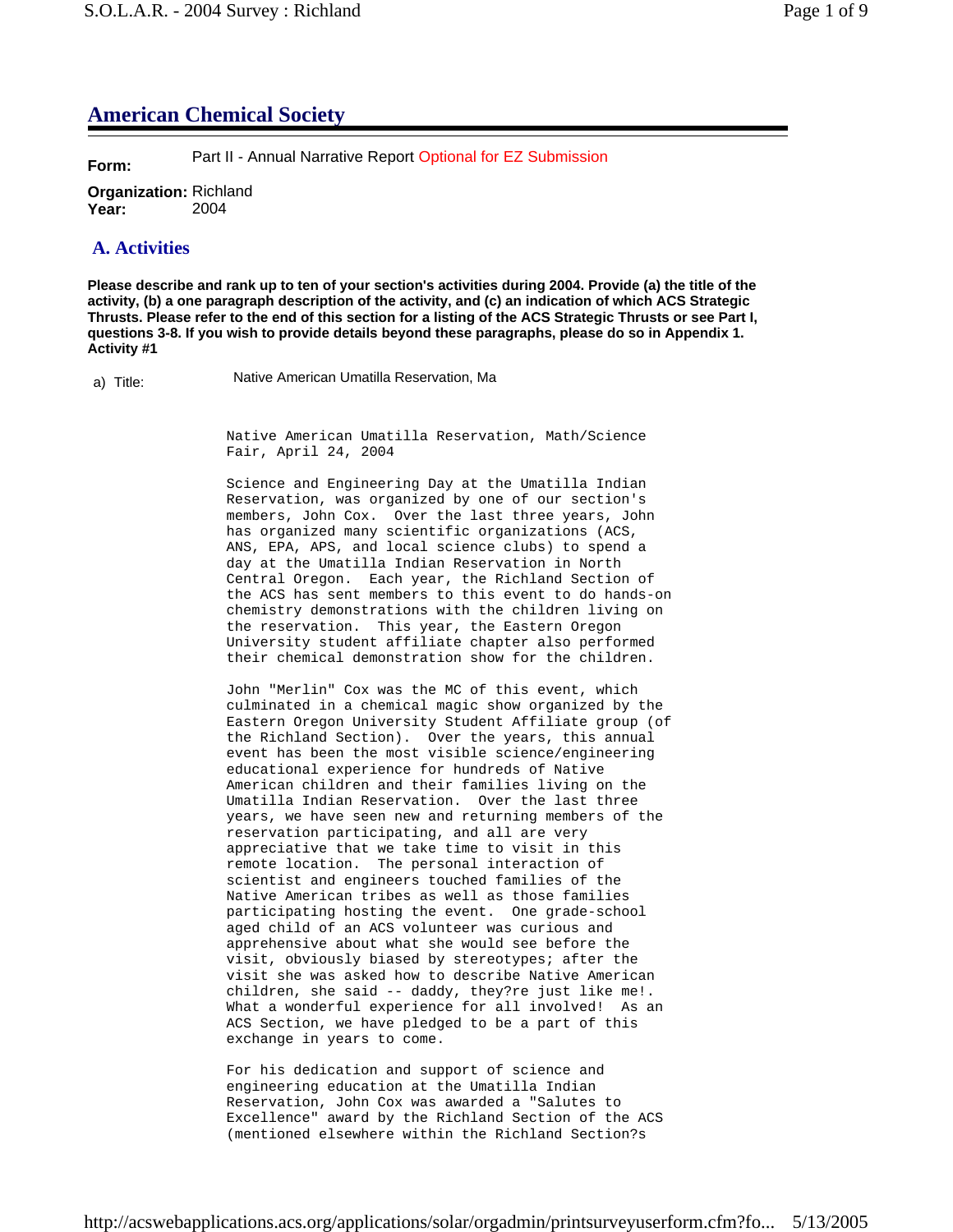b) one paragraph): **Description** (please limit to annual report). Also see attached URL for additional photos of the Umatilla Indian Reservation Science/Engineering day event. http://imageevent.com/pnwalumnaeconnection/richlandsec tionoftheacs/richlandsection2004

c) Which Core Strategy(s)does this activity support? (Please refer to the List of Core Strategies)

 $\nabla$ 1  $\nabla$ 2  $\nabla$ 3  $\nabla$ 4  $\nabla$ 5  $\nabla$ 6

 $\Box$  This activity was new in 2004

## **Activity #2**

a) Title 3nd Annual Girls in Science Day at Easte

Health and Wellness was this year's theme for the third annual Girls in Science day. The event, held at Eastern Oregon University, La Grande, OR on Saturday November 6, 2004 brought together approximately 100 young women grade 6-8 from throughout Northeastern Oregon who conducted activities in chemistry, biology, nutrition, and body fitness. Girls worked together in teams, analyzing and comparing the caloric content of different types of nuts, analyzing sunscreens, measuring their lung capacity and analyzing cigarette smoke for volatile organic compounds using gas chromatography-mass spectrometry. They also measured the sugar content of many different food items including beverages, determined glucose in simulated body fluids, and observed many different types of bacteria grown from different body parts. They also conducted fitness tests, including measuring their heart rate and blood pressure and conducted exercises and discussions on the current perception of an ideal body image. The event was organized by over 40 volunteers, including EOU faculty from chemistry (all Richland Section members), biology, anthropology, psychology, and physical education, staff, students and community members.

Girls in Science was supported in part by the Richland Section Committee for Women and Minority Affairs with a donation of \$500 and with participation from ACS student affiliates and ACS members.

see the following website for photos of this event...

**Description** 

b) to one paragraph) (Please limit http://imageevent.com/pnwalumnaeconnection/richlandsec tionoftheacs/richlandsection2004

c) Which Core Strategy(s) does this activity support? (Please refer to the list of Strategic Thrusts)

 $\Box$ 1  $\nabla$ 2  $\nabla$ 3  $\nabla$ 4  $\nabla$ 5  $\nabla$ 6

 $\Box$  This activity was new in 2004 **Activity #3**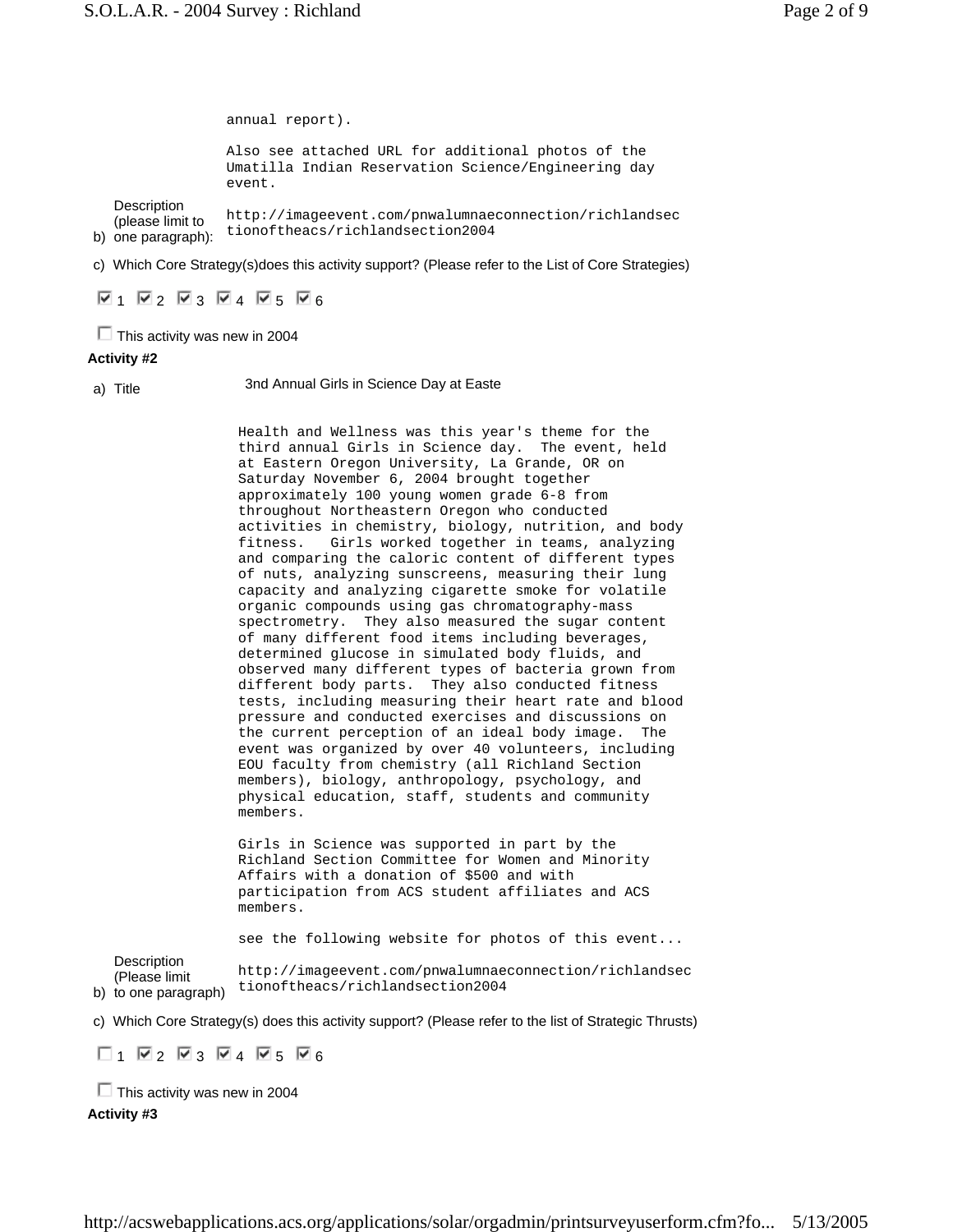### a) Title Project SEED, Richland Section

Whitney Harris and Guadalupe Contreras are the first high school students to kick-off the new science research mentoring program co-sponsored by the American Chemical Society Project SEED at WA State University - Tri-Cities. They spent 8 weeks of intense research at the WSU TC analytical chemistry laboratory contributing to the development of novel analytical methods for the characterization of Hanford Waste. EPA methods have not been amenable to the measurement of phenols in basic aqueous samples. Because the Hanford tank waste is highly basic, there is the need to develop other methods to measure these compounds in order to meet regulatory requirements in the safe processing, treatment, and disposal of the nuclear

b) to one paragraph waste.

**Description** Please limit

c) Which Core Strategy(s) does this activity support? (Please refer to the list of Core Strategies)

 $\Box$ 1  $\nabla$ 2  $\nabla$ 3  $\nabla$ 4  $\Box$ 5  $\nabla$ 6

 $\blacksquare$  This activity was new in 2004

#### **Activity #4**

a) Title: Boy/Girl Scout Merit Badge-Atomic Energy

Section members Sandra Fiskum and Gary Troyer took the initiative in planning and implementing an ambitious two weekend program to help local scouts earn the Atomic Energy merit badge. Fiskum and Troyer garnered support from local professional associations and companies, and recruited counselors from across the Hanford Site, representing a broad range of occupations in the nuclear energy industry. The training was offered on March 6 and March 13 to boy and girl Scouts ages 13 through 17. A total of 30 Scouts representing 13 local troops earned the merit badge which included practical equipment use, model building, individual study, and a field trip.

b) to one paragraph)

**Description** (Please limit

c) Which Core Strategy(s) does this activity support? (Please refer to the list of core strategies.)

 $\Box$ 1  $\nabla$ 2  $\nabla$ 3  $\nabla$ 4  $\nabla$ 5  $\nabla$ 6

 $\blacksquare$  This activity was new in 2004

### **Activity #5**

a) Title Expanding Your Horizons

Several ACS members presented a "Careers in Chemistry" presentation to 60 to 80 young minority girls in the "Expanding Your Horizons" workshop hosted by Washington State University, May 2004. This presentation focused on relating careers in the sciences and math to what the girls are doing with their educations now. A hands-on activity followed on the subject of food chemistry for their nutrition.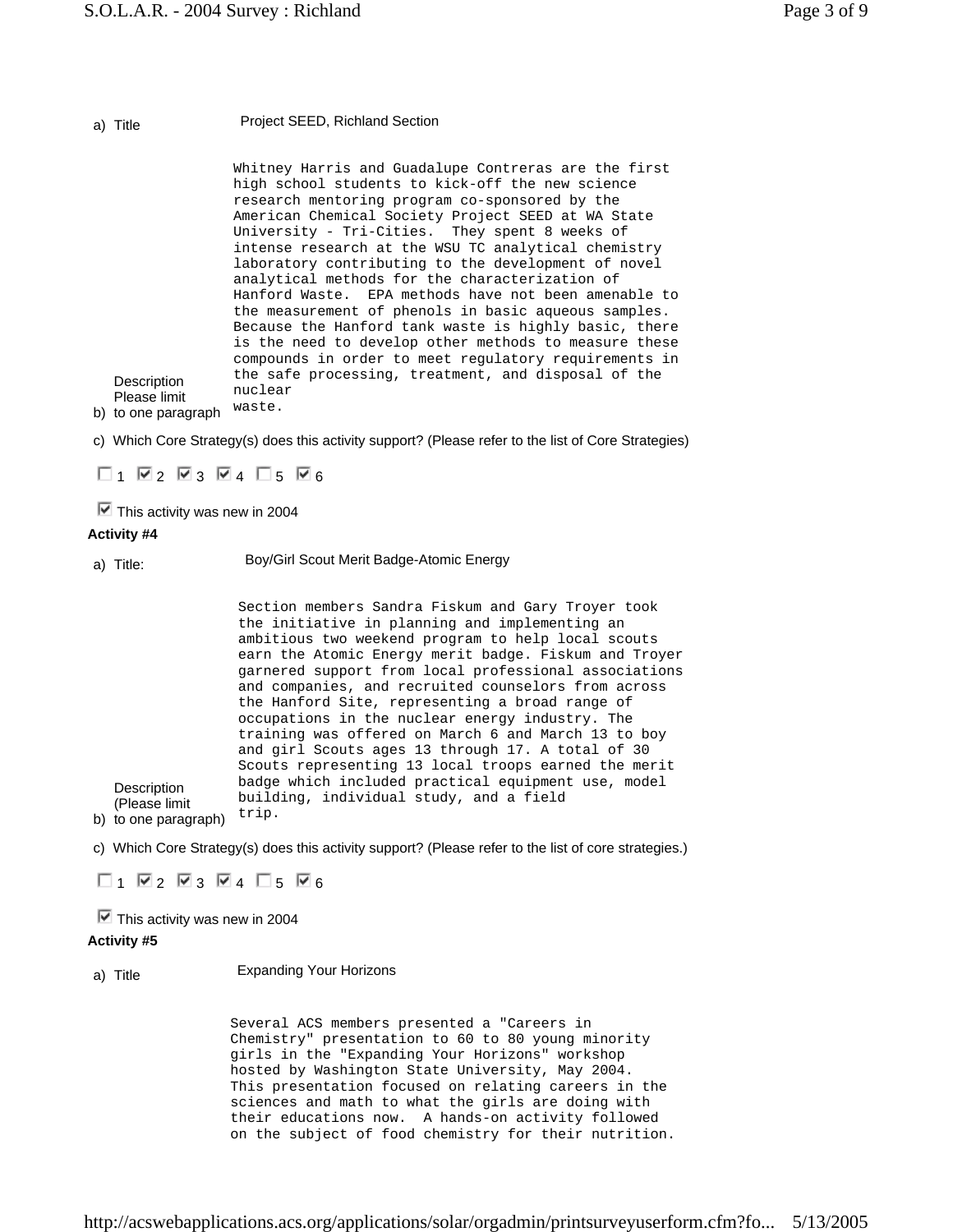b) to one Paragaph **Description** Please limit The planning and preparation was done by ACS local section members. This has been an ongoing activity of the Richland Section for 7 years. see following website for photos of this event... http://imageevent.com/pnwalumnaeconnection/richlandsec tionoftheacs/richlandsection2004

c) Which Core Strategy(s) does this activity support? (Please refer to the list of Core Strategies)

 $\Box$ 1  $\Box$ 2  $\Box$ 3  $\Box$ 4  $\Box$ 5  $\Box$ 6

 $\Box$  This activity was new in 2004

### **Activity #6**

a) Title: Salutes to Excellence Award Social

Description Please limit This social event was held to honor volunteers who have helped in significant ways to further the Section's goal of advancing chemistry in the communities. In particular, three honorees were given a "Salutes to Excellence" award. They are: Dr. Joseph J. Karchesy, for his support and commitment to chemical research and students at all levels; Dr. John L. Cox, for his dedication and support of science and engineering education at the Umatilla Indian Reservation; and Royace E. Aikin, for his ten year commitment to support of the Chemistry Olympiad.

b) to one Paragraph

c) Which Core Strategy(s) does this Activity Support? (Please refer to the list of Core Strategies.

 $\nabla_1$   $\nabla_2$   $\nabla_3$   $\nabla_4$   $\square_5$   $\nabla_6$ 

 $\blacksquare$  This activity was new in 2004

#### **Activity #7**

a) Title: Chemist of the Year Award symposium

b) one paragraph Description: Please limit to A symposium was held on May 21, 2004, to honor Karen Grant, the Richland Section's 2003 Chemist of the Year. Grant was presented this award in recognition of her exceptional success as a chemistry teacher at both the university and community college levels, unique ability to stimulate young minds, outstanding contributions to the advancement of science education, and her contributions as a mentor to students and to the Columbia Basin College ACS Student Affiliate. The symposium featured a talk by Dr. Joe Karchesy of Oregon State University, with whom Grant has collaborated on several research projects. Dr. Karchesy spoke on the topic: Natural Products and Our Forest Resources - The Undiscovered Heritage. Following the talk, a dinner was held at the Sundance Grill in Richland.

c) Which Core Strategy (s) does this activity support? (Please refer to the list of Core Strategies).

 $\nabla$ 1  $\nabla$ 2  $\nabla$ 3  $\nabla$ 4  $\nabla$ 5  $\nabla$ 6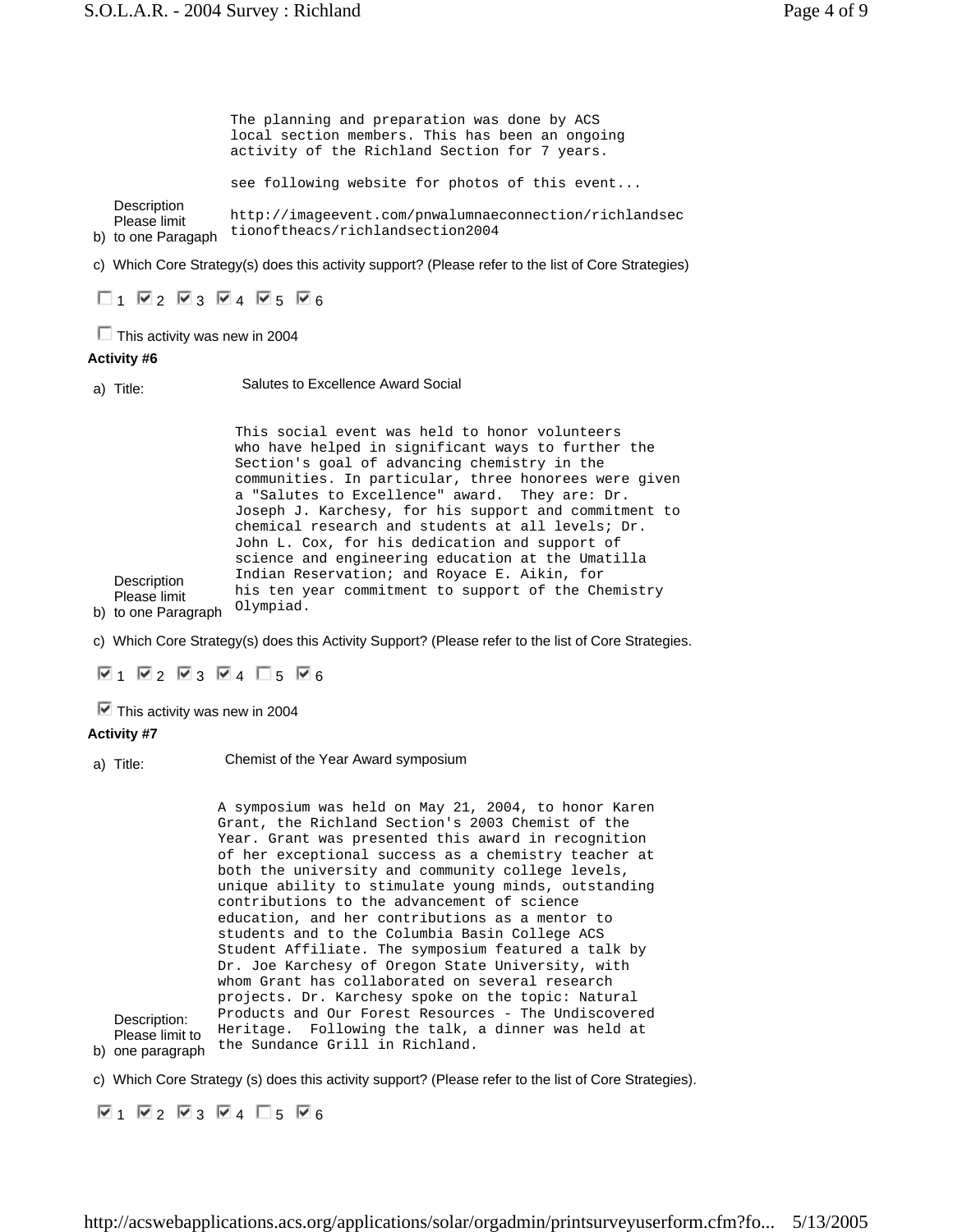$\Box$  This activity was new in 2004

# **Activity #8**

a) Title: Summer Picnic Co-Hosted by local Richlan

Summer Picnic Co-Hosted by local Richland ACS Section and local section of the American Institute of Chemical Engineers (AIChE) and the Eastern Washington Chapter of the Academy of Certified Hazardous Materials Managers (EWC-ACHMM).

b) one paragraph. attended this function. Please limit to The annual ACS picnic was on Friday, June 18, 2004. As has been the case the last few years, the picnic was co-sponsored with the local section of the American Institute of Chemical Engineers. For the first time, we also joined forces with the Eastern Washington Chapter of the Academy of Certified Hazardous Materials Managers (EWC-ACHMM) for this picnic. We all agreed that we will co-host the summer picnic with the three professional societies in the future. Approximately 100 society members

c) Which Core Strategy(s) does this activity support? (Please refer to the list of Core Strategies).

 $\Box$ 1  $\nabla$ 2  $\nabla$ 3  $\nabla$ 4  $\nabla$ 5  $\nabla$ 6

 $\Box$  This activity was new in 2004

## **Activity #9**

Description:

a) Title: National Chemistry Week Activities

The Richland Section of the American Chemical Society celebrates NCW "season", but our primary outreach involved spending two days staffing a handson chemistry booth at this year's Family-A-Fair Exhibit, TRAC, Pasco, WA , and was a huge success. Volunteers help promote public understanding of science and the fostering of science education. Our booth had 30 volunteers including ACS members, and family of ACS members, in addition to ACS student affiliate members from Columbia Basin College and Eastern Oregon University. The Family-A-Fair is an annual event in the Tri-Cities area, and is an informative outreach for families with family related services from health providers, churches, and other community organizations. The Family-A-Fair has actively asked the ACS to come back to this event every year since its inception in 1996. This year, the total attendance was 11,000 people for each of two days. Judging from the 30 gallons of putty, and 40 gallons of slime made and handed to children, we estimate we had each child in attendance at our booth at least once, and perhaps twice!

| Description:<br>Please Limit to | This event was sponsored by our corporate sponsor<br>Battelle (Team Battelle), and was co-hosted with the |
|---------------------------------|-----------------------------------------------------------------------------------------------------------|
|                                 | Eastern Washington Chapter of the Academy of                                                              |
|                                 | one paradraph Certified Hazardous Materials Managers (EWC-ACHMM).                                         |

b) one paragraph

c) Which Core Strategy(s) does this activity support? (Please refer to the list of Core Strategies)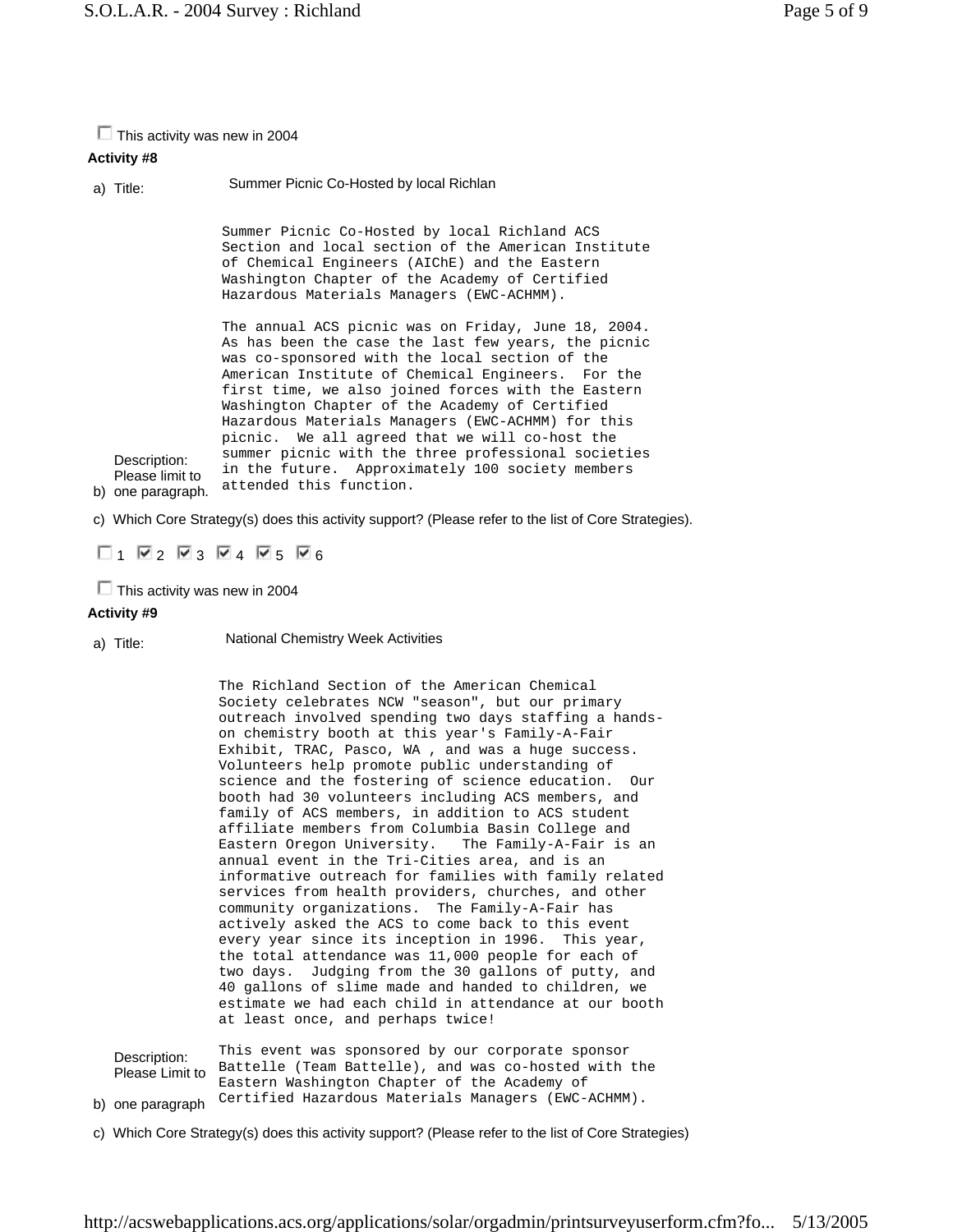## $\Psi_1$   $\Psi_2$   $\Psi_3$   $\Psi_4$   $\Psi_5$   $\Psi_6$

 $\Box$  This activity was new in 2004

### **Activity #10**

a) Title: 50 year member recognition Meeting, CREH

50 year member recognition Meeting, CREHST Museum in Richland

Over 100 members attended the 50 Year Member Recognition Meeting, located at the Columbia River Exhibition of History, Science, and Technology (CREHST) in Richland, in April 2004. Although our 50 year member honoree was unable to attend due to illness, we did mark the occasion by several of our members giving a nice tribute to his work in the Richland area over the last 50 years. Also in attendance were approximately 10 members and their spouses who had previously reached the 50 year hallmark in their tenure with the ACS. This meeting included a talk from the museum staff on science trends over the last 50 years and was followed by the elder chemists in the crowd reminiscing on the big science discoveries in their time that transformed the world we know today. This meeting was co-hosted by the Eastern Washington Chapter of the Academy of Certified Hazardous Materials Managers (EWC-ACHMM). We estimated that 30 % of the attendance was due to members from the EWC-ACHMM association. We have agreed to continue joint meetings in the future to boost awareness and attendance of membership at joint meetings.

b) Description: Please limit to neace mints tionoftheacs/richlandsection2004 see following website for photos of this event... http://imageevent.com/pnwalumnaeconnection/richlandsec

c) Which Core Strategy(s) does this activity support? (Please refer to the list of Core Strategies)

 $\nabla$ 1  $\nabla$ 2  $\nabla$ 3  $\nabla$ 4  $\nabla$ 5  $\nabla$ 6

 $\Box$  This Activity was new in 2004

# **B. Summary - Overall Section Activities**

Please summarize in *1,000 words or less*, the activities of the section in 2004 which have not been already described. Outstanding events should be described in some detail and appropriate attachments included in Appendix 1. Programs described here may be featured in publications produced by the ACS Membership Division and/or at the ACS Leaders Conference.

```
We had a great year of activities! And moreover, we 
had a great year of participation from many ACS 
members!
```

```
In addition to the activities listed in the previous 
section, we are currently planning on hosting the 
Northwest Regional Meeting in 2007 (NORM'07). The 
meeting location will actually be outside Richland
```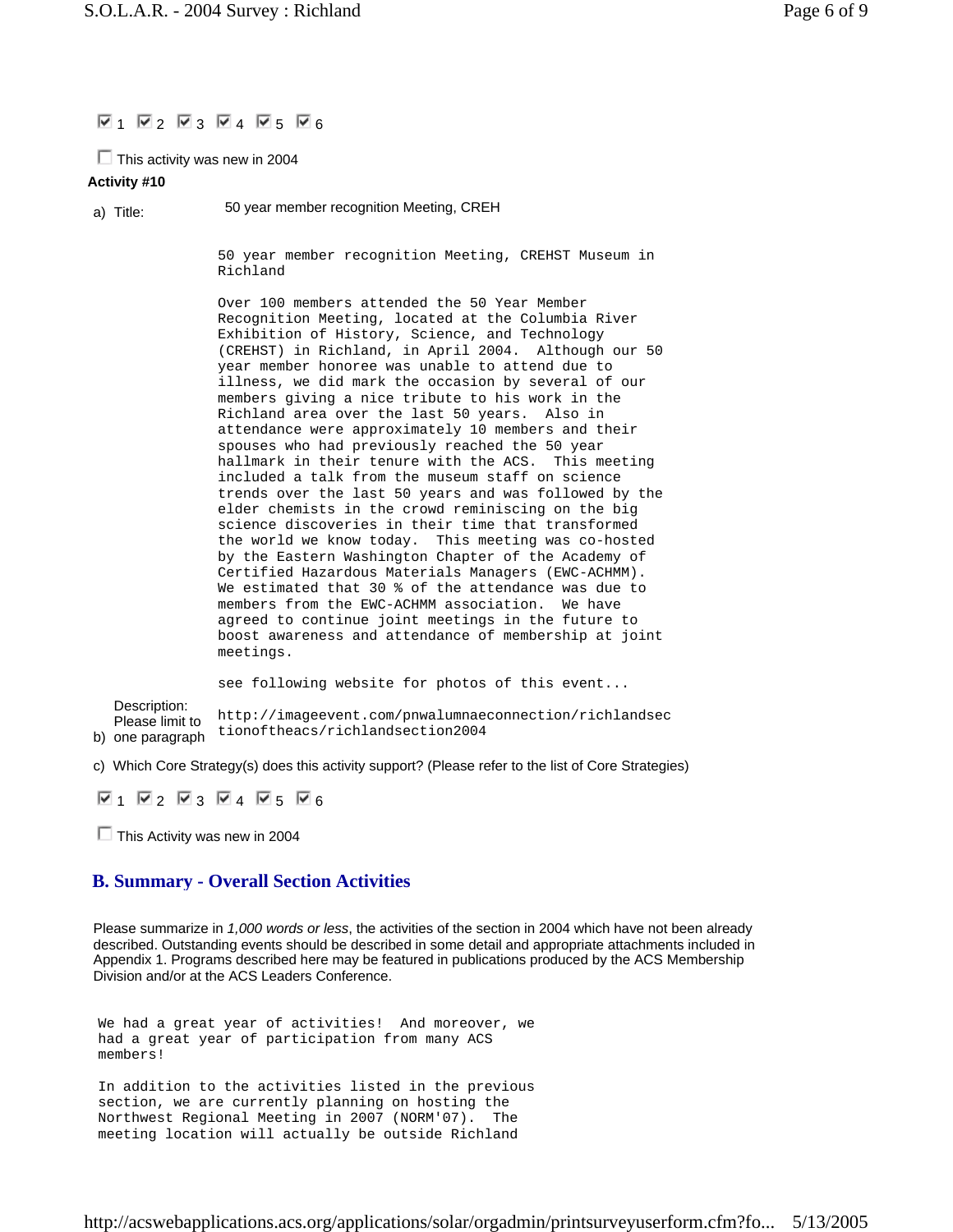Sections local area. We are planning on hosting the meeting in Boise, Idaho, and have already make many advanced plans for this event. The hoped outcome, besides an nice meeting, will be helping the Boise area organize a new local section in the central Idaho region (including the Boise metro area).

see following website for photos of this year's events...

http://imageevent.com/pnwalumnaeconnection/richlandsec tionoftheacs/richlandsection2004

## **C. Local Section and Chair Goals**

1. goals. **2004 Goal Attainment**. The Local Section Activities Committee strongly encourages local section planning. As a result, the 2004 local section annual report should follow-up on the attainment of goals. Please list the goals you set at the beginning of your term for your section and yourself, and report on the attainment of the

#### a) **Local Section Goals and Assessment**:

- Build upon historical events held by the ACS Section that maintain continuity and a history of success for a positive personae for chemistry and the chemical industry

- Continue the momentum for outreach to the local communities we serve across multiple States for technical topics of interest

- Continue to provide a diverse "face of chemistry" to the local communities we serve

- Expand the educational base for chemistry to the general public for the communities we serve

In 2004, we involved local section members we had never seen before. We held several joint ACS meetings with other scientific societies. We reached more students than we had hoped though Expanding Your Horizons (EYU) and Eastern Oregon University's Girls in Science Camp, and through the Boy/Girl Scout Merit Badge in Atomic Energy; we had more attendance at local section events, and more email input than we had had in previous years. This input included everyone from student affiliates to our hard core ACS members. We will continue doing joint ACS meetings with other scientific groups, this was a real win-win activity.

#### b) **2004 Chair's Goals and Assessment**:

- Expanded use of the ACS Section website: Relying on an energetic YCC member (Amanda Kissire) of our Section, our Local Website was up to date; informative; linked to Regional and National ACS topics; and received an accolade to our webmaster from the ACS WCC Chair for her technical assistance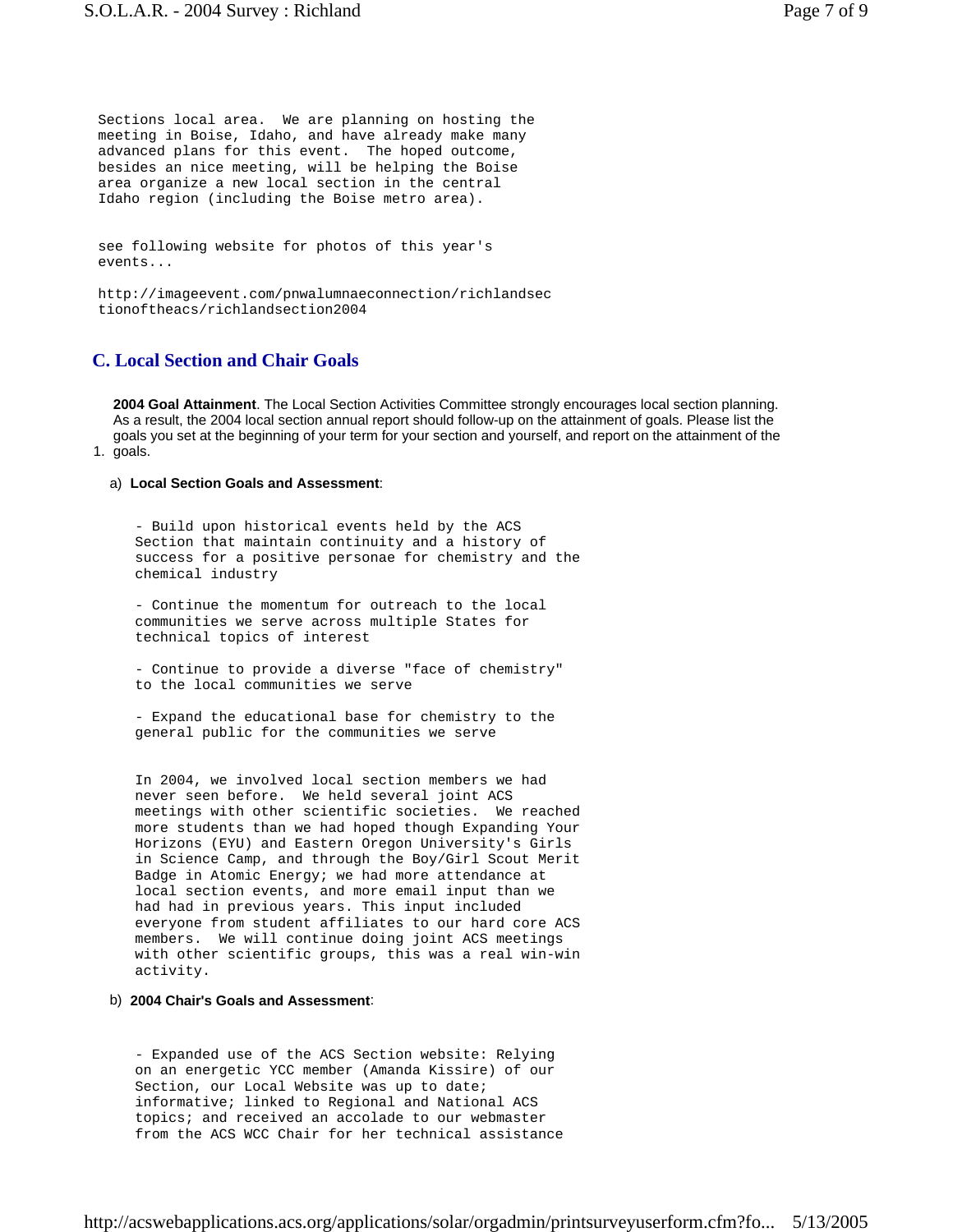at the National WCC level. Our website is complete with links to our Executive Board meeting Agendas and minutes form past meetings. Through the webpage, our membership was invited to read the minutes of any meeting, and also invited to attend any of the open board meetings we have during the year. All of our board meetings (we had 10 in 2004) were open to the public/membership. Our sections website is http://www.pnl.gov/acs/

-Expanded use of our Section?s Newsletter. The Richland section?s newsletter is very professional, and our Newsletter editor (Steve Krogsrude) has done an admirable job in keeping current events in from our membership. Meeting announcements, group picnics, job openings, membership awards and other newsworthy events were all included. The Newsletter was available to our membership in hardcopy as well as electronic formats. Electronic copies of our newsletter are also linked through our webpage at http://www.pnl.gov/acs/ A copy of one of our newsletters (Spring 2004) is in the appendix.

- Connection to the Student Affiliates: Acknowledgement of our EOU Student Affiliate success (mentored by Section members, of course); encouragement and sponsorship of their attendance to National ACS meetings (and Outstanding Student Affiliate Chapter Award); presentation of technical poster session papers to help bolster the 2004 Richland Chemist of the Year symposium; the student affiliate group performed chemical demonstrations at several public events, one at the Science and Engineering Day at the Umatilla Indian Reservation, and again at the National Chemistry Week event during Family-A-Fair where they had an audience of hundreds of kids with their parents.

- Expansion of Impact of Women and Minorities Committee:

- EYH expansion as described elsewhere for Middle School girls

- Math/Science Fair at the Native American reservation described elsewhere

- Girl/Boy Scouts Merit Badge in Atomic Energy described elsewhere

- Girls in Science event reaching 110 girls aged 12 - 14 described elsewhere

- Increased attendance at ACS events: An average of 50 people (~10% of our total population) attended our events this past year. Our high water mark was over 300 in attendance for ACS tour speaker, John Fortman, at Eastern Oregon University, La Grande Oregon.

2. three goals that you and your local section plan to accomplish during your term as local section chair. **2005 Goals**. (This section should be completed by the 2005 local section chair.) Please list below at least

a) 2005 Local Section Goals (Include at least three goals):